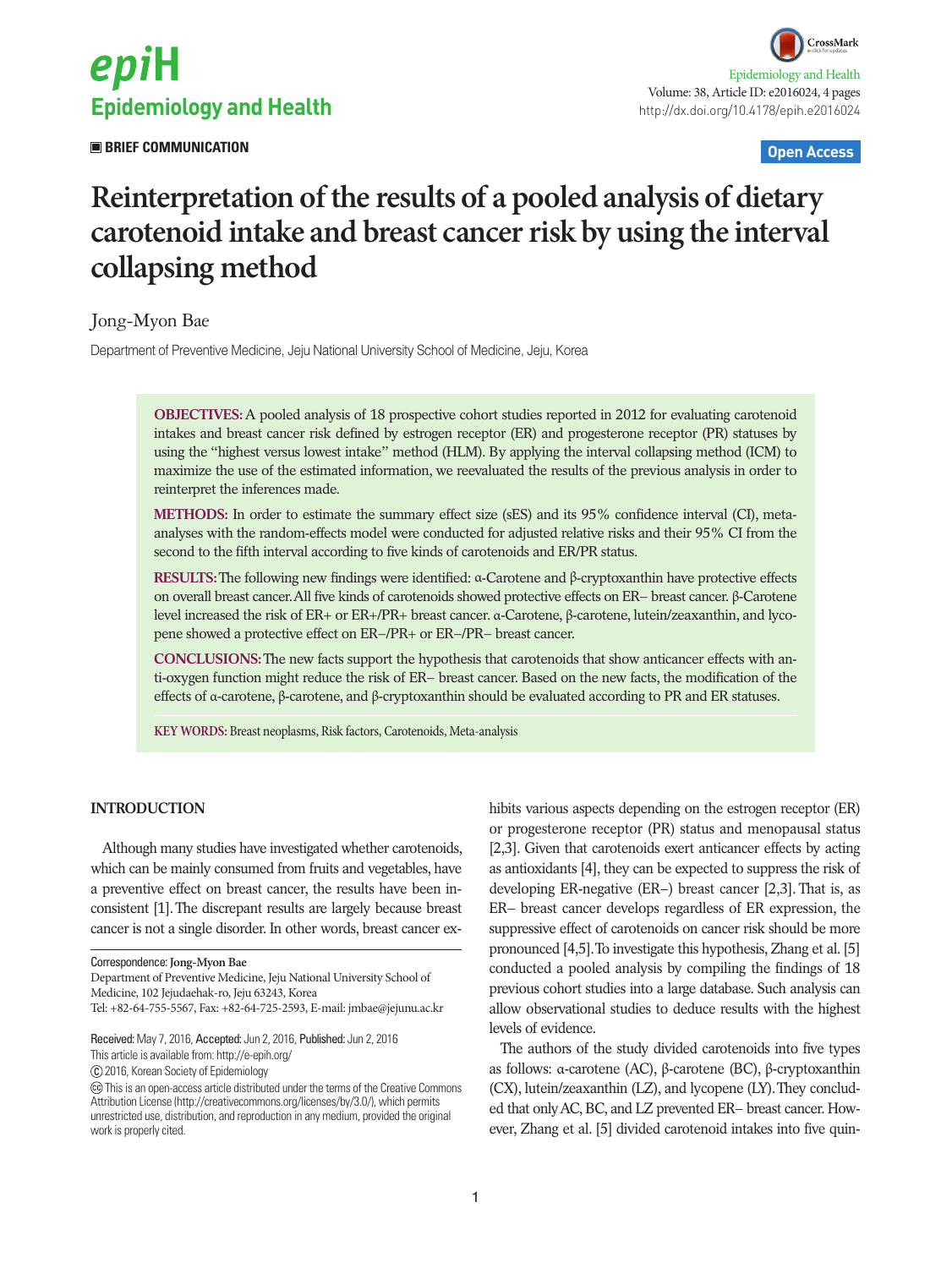tiles and deduced this conclusion based only on the relative risk (RR) of the fifth interval, which represented the highest intake of each carotenoid, and its 95% confidence interval (CI). In other words, the "highest vs. lowest intake" method (HLM) was applied [6]. But the HLM does not maximize the use of the given information. Thus, recently, the interval collapsing method (ICM), which can increase the statistical power of the test by using all information from the second to the fifth interval, was suggested [6].

This study aimed to deduce new conclusions by applying the ICM to the study results of Zhang et al. [5], who deduced the aforementioned conclusion by using the HLM. If new findings emerge, then the interpretation of the results will change accordingly and a new hypothesis can be proposed.

# **MATERIALS AND METHODS**

The ICM was applied on the data provided by Zhang et al. [5] in their Tables 2 and 3, which were the adjusted RR (aRR) and its 95% CI, presented for each of the five intake intervals in each group classified based on the five types of carotenoids, and the ER and PR status. In the ICM, the four aRR values from the second to the fifth interval were natural-log transformed, the reciprocal of the standard error for each interval was calculated, and a meta-analysis was conducted by using a randomeffects model (REM) [6]. This is similar to the procedure to calculate the summary effect size (sES) that was used in the systemic reviews reported in four articles selected via literature search and meta-analyzed. As a result, five sESs and their corresponding 95% CIs were calculated and presented in up to three decimal places. In calculating the sES in the second to the fifth interval, heterogeneity was confirmed based on the  $I<sup>2</sup>$  values (%). The statistical significance level was set at 5%, and Stata version 14.0 (StataCorp, College Station, TX, USA) was used.

# **RESULTS**

Tables 1 and 2 present the results obtained by applying the ICM to the data presented by Zhang et al. [5] in their Tables 2 and 3, respectively. In comparing the CI in the fifth interval, the CI from the ICM was confirmed to be narrower. The  $I^2$  values that indicated heterogeneity were all 0.0% because the information from one article was combined.

Table 3 shows the differences in the conclusions deduced from the HLM and those deduced from the ICM. The following interpretations were newly added to the conclusion of Zhang et al. [5]: (1) AC and CX have a protective effect against all breast cancers regardless of ER/PR status; (2) all five types of carotenoids are effective in suppressing ER− breast cancer; (3) BC increases the risk of developing ER+ or ER+/PR+ breast cancer; (4) along with AC, BC, and LY, LZ also suppresses ER−/ PR+ breast cancer; and (5) AC, LZ, and LY, along with BC, suppress ER−/PR− breast cancer.

**Table 1.** Summary effect sizes with their 95% confidence intervals estimated by using the interval collapsing method<sup>1</sup>

|                        | Overall                 | $ER+$                     | $ER-$                   | $PR+$                | $PR-$                   |
|------------------------|-------------------------|---------------------------|-------------------------|----------------------|-------------------------|
| a-carotene             | $0.978(0.960, 0.996)^2$ | 1.020 (0.996, 1.044)      | $0.895(0.847, 0.947)^2$ | 1.001 (0.975, 1.027) | 0.979(0.939, 1.019)     |
| $\beta$ -carotene      | 1.007 (0.984, 1.030)    | $1.037(1.008, 1.067)^{2}$ | $0.893(0.849, 0.939)^2$ | 1.017 (0.986, 1.049) | 0.970(0.933, 1.008)     |
| <b>B-cryptoxanthin</b> | $0.974(0.954, 0.995)^2$ | 0.984(0.961, 1.007)       | $0.945(0.896, 0.997)^2$ | 0.979(0.952, 1.006)  | 0.967(0.992, 1.013)     |
| Lutein/zeaxanthin      | 1.002 (0.982, 1.023)    | 1.029 (0.999, 1.059)      | $0.901(0.859, 0.945)^2$ | 1.013 (0.981, 1.047) | 0.978(0.940, 1.019)     |
| Lycopene               | 0.990(0.972, 1.008)     | 0.998(0.973, 1.024)       | $0.933(0.889, 0.979)^2$ | 1.001 (0.969, 1.033) | $0.952(0.915, 0.989)^2$ |

ER, estrogen receptor; PR, progesterone receptor.

1 From the results presented in Table 2 in Zhang et al. [5].

<sup>2</sup>The data are new findings that show statistical significance.

Table 2. Summary effect sizes with their 95% confidence intervals estimated by using the interval collapsing method<sup>1</sup>

|                        | $ER+/PR+$               | $ER+/PR-$            | $ER-/PR+$                           | $ER-/PR-$                           |
|------------------------|-------------------------|----------------------|-------------------------------------|-------------------------------------|
| a-carotene             | 1.022 (0.995, 1.049)    | 1.060 (0.999, 1.124) | $0.704$ (0.614, 0.808) <sup>2</sup> | $0.913(0.860, 0.970)^2$             |
| $\beta$ -carotene      | $1.034(1.005, 1.065)^2$ | 1.050 (0.990, 1.114) | $0.791(0.686, 0.911)^2$             | $0.910(0.862, 0.961)^2$             |
| $\beta$ -cryptoxanthin | 0.982(0.958, 1.007)     | 0.974(0.912, 1.040)  | 0.885(0.764, 1.026)                 | 0.968(0.916, 1.022)                 |
| Lutein/zeaxanthin      | 1.018 (0.998, 1.049)    | 1.057 (0.993, 1.125) | $0.753(0.650, 0.873)^2$             | $0.907$ (0.860, 0.956) <sup>2</sup> |
| Lycopene               | 1.008 (0.975, 1.042)    | 0.952(0.893, 1.016)  | $0.802$ (0.684, 0.941) <sup>2</sup> | $0.932(0.884, 0.983)^2$             |

ER, estrogen receptor; PR, progesterone receptor.

1 From the results presented in Table 3 in Zhang et al. [5].

2 The data are the new findings that show statistical significance.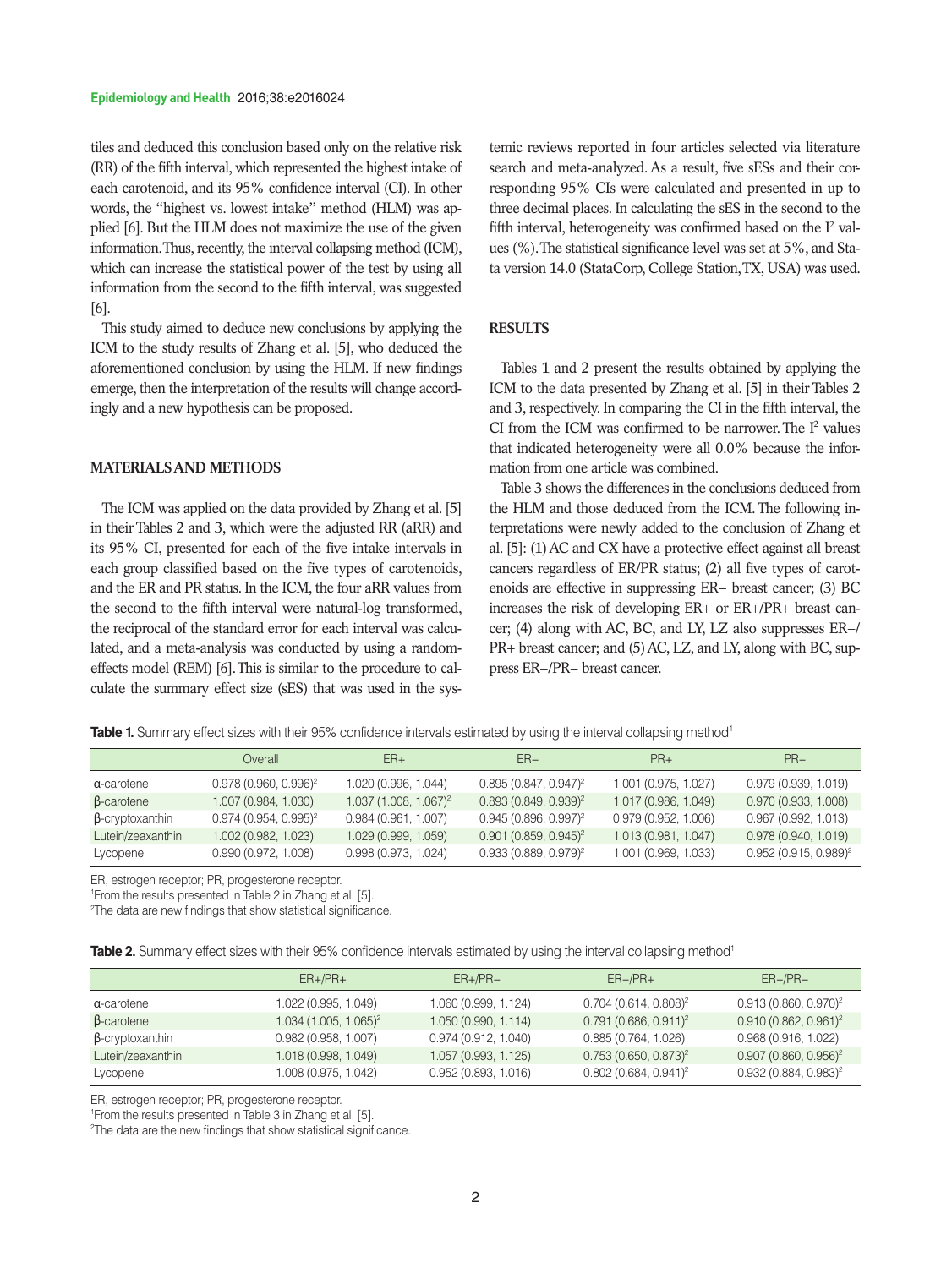**Table 3.** Comparison of the carotenoids that show statistical significance between the HLM and ICM

|             | <b>HLM</b> | <b>ICM</b>      |
|-------------|------------|-----------------|
| Overall     | СX         | $+AC$           |
| ER-         | AC, BC, LZ | $+CX, LY$       |
| $ER+$       | none       | +BC (risky)     |
| $ER + PR +$ | none       | +BC (risky)     |
| $ER+/PR-$   | none       | none            |
| $ER-/PR+$   | AC, BC, LY | $+17$           |
| $ER-/PR-$   | BC         | $+ AC$ , LZ, LY |

HLM, highest versus lowest intake method; ICM, interval collapsing method; ER, estrogen receptor; RR, progesterone receptor; AC, α-carotene; BC, β-carotene; CX, β-cryptoxanthin; LZ, lutein/zeaxanthin; LY, lycopene.

#### **DISCUSSION**

As shown in Table 3, new facts were found by applying the ICM instead of the HLM. First, all the five carotenoid types suppressed ER− breast cancer. This strengthens the hypothesis of Zhang et al. [5] that if the anticancer mechanism of carotenoids is not associated with steroid hormones, then they will have significant suppressive effects on ER− breast cancer. Furthermore, the conclusion that AC, BC, LZ, and LY suppress both ER−/PR+ and ER−/PR− breast cancers represents another new finding that additionally supports the hypothesis of Zhang et al. [5].

By contrast, CX showed protective effects against ER− breast cancer, although its effect showed no statistical significance for ER−/PR+ and ER−/PR− breast cancers (sES, 0.945; 95% CI, 0.896 to 0.997). However, in ER−/PR+ breast cancer, the sES was 0.885, which indicated increased protective effects, though not statistically significant (95% CI, 0.764 to 1.026). In ER−/ PR− breast cancer, the sES was 0.968, which demonstrated decreased protective effects, again with no statistical significance (95% CI, 0.916 to 1.022). Although the interaction depending on PR status could have potentially influenced these findings, additional analysis should be conducted by using the original data.

CX was found to have a suppressive effect on the risk of developing all types of breast cancer, regardless of ER or PR status. As CX is closely associated with vitamin C intake [7], additional in-depth analysis of the association between breast cancer risk and vitamin C intake levels is required.

A new finding is that AC, in addition to CX, suppresses all types of breast cancer. Moreover, AC showed an even greater suppressive effect on ER−/PR+ breast cancer (sES, 0.704; 95% CI, 0.614 to 0.808). It also suppressed the development of ER-/ PR- breast cancer (sES, 0.913; 95% CI, 0.860 to 0.970), while its CI did not overlap with that for ER−/PR+. This result can mean that the suppressive effects of AC on ER− breast cancer

differ according to PR status. This also requires further in-depth analysis.

Noteworthy among the new findings is that BC increased the risk of developing ER+ (sES, 1.037; 95% CI, 1.008 to 1.067) or ER+/PR+ breast cancer (sES, 1.034; 95% CI, 1.005 to 1.065). However, statistical significance was not found for ER+/PR− breast cancer. This can be interpreted to suggest that the suppressive effect of BC on ER+ breast cancer differs according to PR status. This possibility, however, also requires further in-depth analysis. Although all these data require further in-depth analysis, this study has a limitation in that it cannot conduct such analysis because it used only data presented by a previously published study. However, the present study is still significant in that it added new findings to the previous analyses.

In summary, one of the new findings is that all five types of carotenoid suppress ER− breast cancer. Additional analyses are needed because AC, BC, and CX can potentially have varying suppressive effects on breast cancer according to PR status.

#### **ACKNOWLEDGEMENTS**

This study was supported by a grant from the Korean Foundation for Cancer Research, Seoul, Republic of Korea (2013-2).

#### **CONFLICT OF INTEREST**

The author has no conflicts of interest to declare for this study.

#### **SUPPLEMENTARY MATERIAL**

Supplementary material (Korean version) is available at http: //www.e-epih.org/.

#### **ORCID**

Jong-Myon Bae *http://orcid.org/0000-0003-3080-7852*

#### **REFERENCES**

- 1. World Cancer Research Fund; American Institute for Cancer Research. Food, nutrition, physical activity, and the prevention of cancer: a global perspective. Washington, DC: American Institute for Cancer Research; 2007, p. 289-295.
- 2. Ursin G, Bernstein L, Lord SJ, Karim R, Deapen D, Press MF, et al. Reproductive factors and subtypes of breast cancer defined by hormone receptor and histology. Br J Cancer 2005;93:364-371.